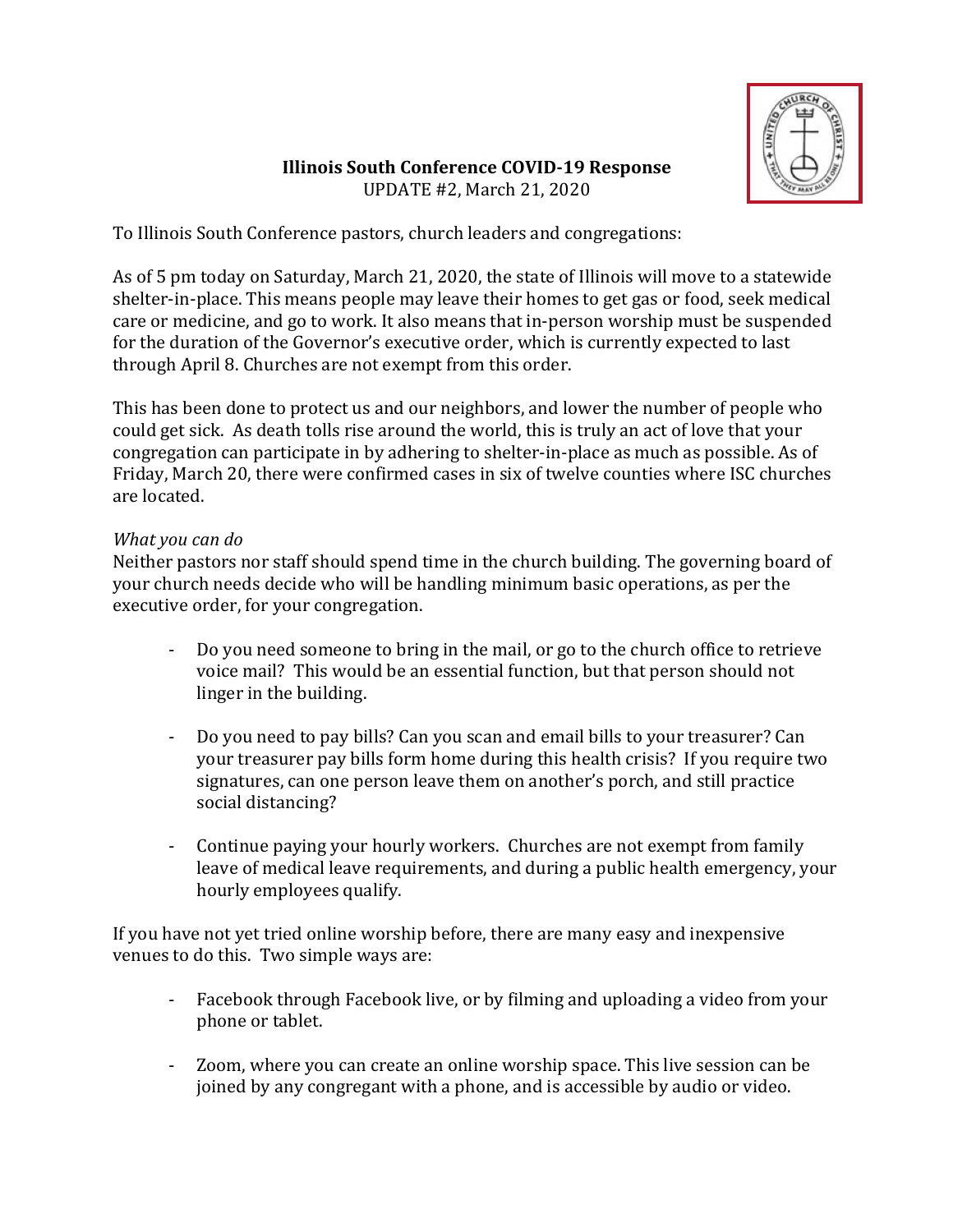The sessions can also be recorded and shared on social media. Please contact Rev. Shana Johnson if you would like to learn more about Zoom.

This may be messy, and that's ok. Give yourself grace.

## *Some things to keep in mind right now*

- Physical distancing is not the same as mental distancing, and people need contact in many ways. Phone calls may be more important than emails or texts in this moment.
- Many pastors and chaplains are being turned away from hospitals and long-term care facilities right now, simply because scarce personal protective equipment has to go to medical staff. If you are struggling with how to minister in this situation, remember you can support doctors and nurses in this moment. They are at the beginning of a marathon, and could use your comforting words and prayers.
- If you have healthy congregants who are looking for something to do, ask them to be helpers for a family or two in your congregation who must stay in selfquarantine due to health issues. They can be the ones who bring food, medicine, and mail to those who can't leave their homes.
- Illinois is working on a small business loans package to help people get through the pandemic. Non-profits and churches will also be eligible for these loans, so watch the news for more information as this relief effort develops.
- Take time now to look up the number(s) of your local health department, or local major medical provider. Many are setting up COVID-19 testing hotlines to help potentially sick people know what to do and where to go. When someone calls you asking for assistance, you'll have the numbers ready.

Also, your Conference Minister, Rev. Shana Johnson, will be holding **online open office hours** this coming week for anyone who wants to pop in and ask questions, share information, or needs support. Please see attached tip sheet about how to enter a Zoom meeting.

Monday, March 23, 2020 at 10 am to noon

Thursday, March 26, 2020 at 10 am to noon

To join by video: https://zoom.us/j/7088890946 Meeting ID: 708 889 0946

To join by phone: Dial 1 (312) 626- 6799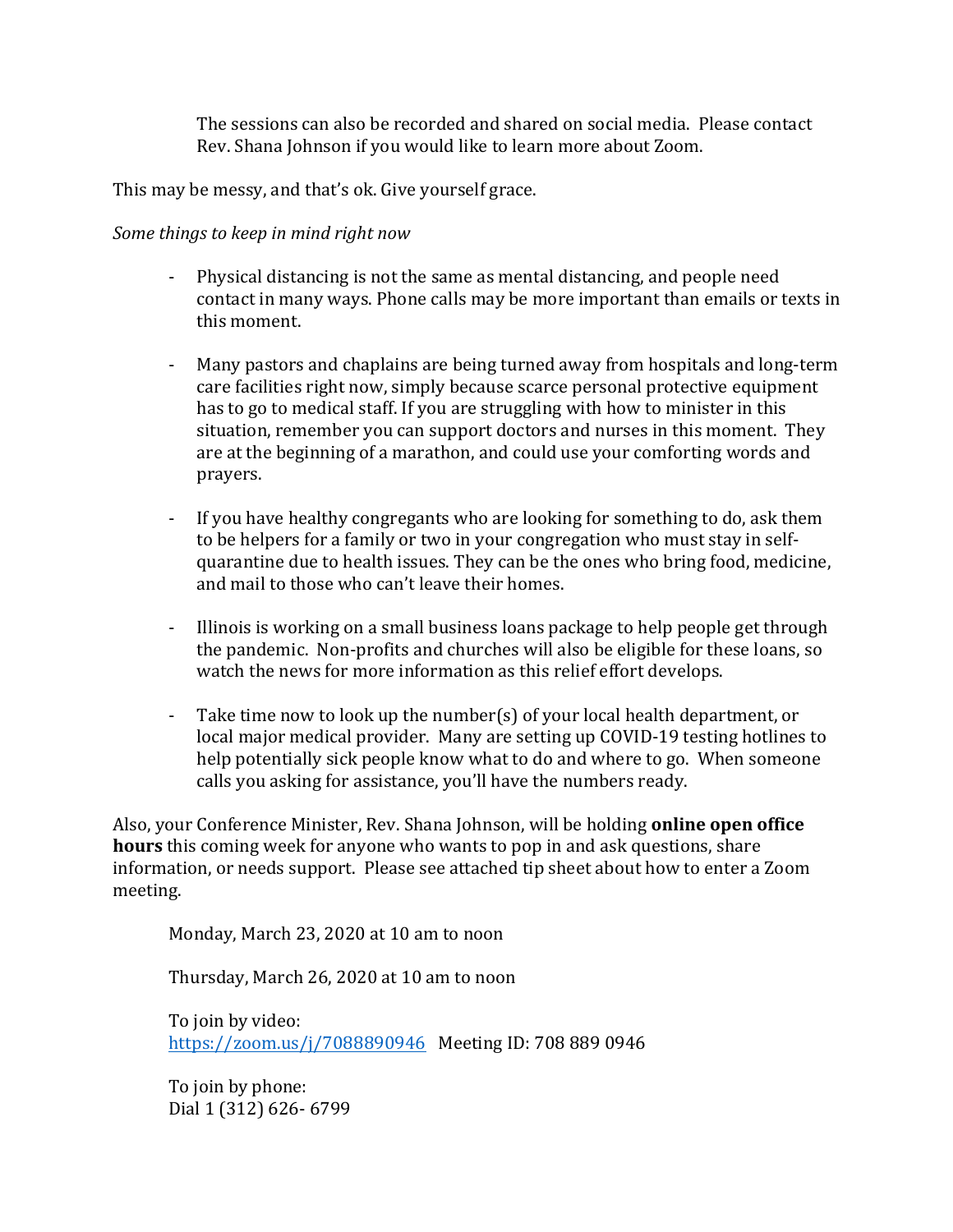#### *Worship Resource*

Prayer for opening worship in stressful times, written by Rev. Ivan Horn

Time for reflection: As Christians, we must take responsibility for the well-being of others. We can be united in the spirit even as we are apart in the body. In fact, protecting the health of those around us is a powerful witness to our faith. As Jesus Christ always placed himself for the good of others above his own, so we too this morning, as we worship and as we live our daily lives cautiously, in our homes, any of us self-quarantining are placing the welfare of our human family in Christian order. With our faith in God, we can overcome these present difficulties, using the rational, scientific knowledge that we possess through our God-given intelligence. May God's comfort, guidance keep us all in the best of health and safety during these challenging times.

**O** God, our help in all times of need, we give you thanks that you are **present, just, merciful, loving and caring. We know and feel the strength of your presence as we humbly pray during these uncertain troubled times.** Come to us with your divine helping grace helping us to have patience and strength to endure our tribulations of doubts, anxieties and especially the mammoth uncertainties of this crisis. You are our ultimate hope and refuge, "our mighty fortress, always ready to help in times of trouble." Our most urgent prayers are for those who have suffered from this virus and that you will comfort the many families where death has overcome them. We pray **your infinite love and compassion will help turn all of these worries into** comfort and bring to everyone your peace that passes all human understandings, praying in the name of Jesus, the risen Christ of our faith. Amen.

Together in Christ's ministry with you,

Dr. Jill Baker, Conference Moderator **Rev. Rosemary Captain** Rev. Christy Eckert, Conference Vice-Moderator Ms. Virginia Ilch Mr. Dwight Asselmeier, Conference Treasurer Rev. R.J. Morgan Rev. Ivan Horn, Conference Secretary Rev. Mike Southcombe Rev. Shana Johnson, IL South Conference Minister Ms. Barbara VanAusdall